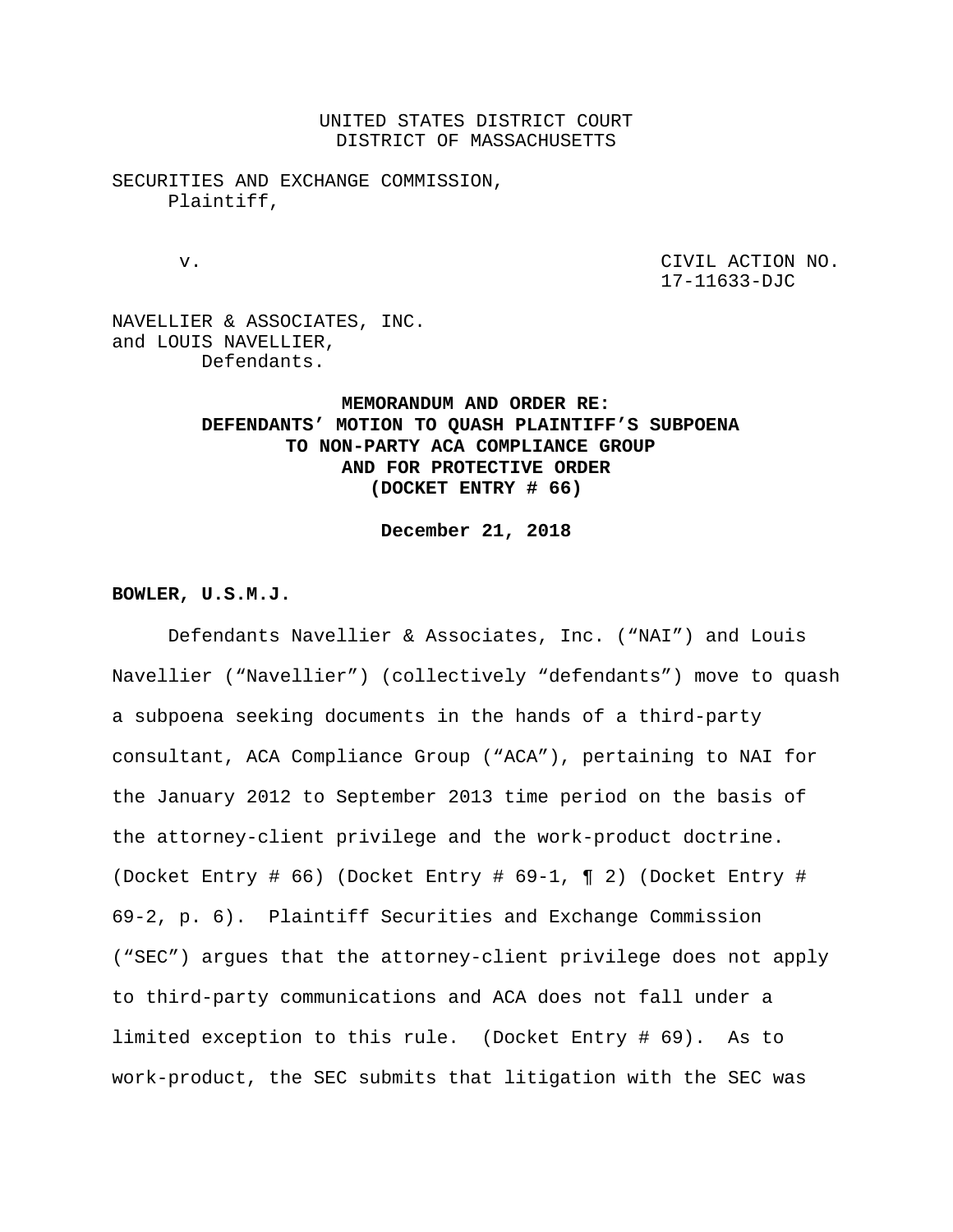not anticipated. (Docket Entry # 69). After conducting a hearing on December 20, 2018, this court took the motion (Docket Entry # 66) under advisement.

### BACKGROUND

In or around February 2013, NAI retained ACA, an outside consultant, to conduct a compliance review of NAI's marketing materials regarding Vireo AlphaSector strategies, which NAI licensed from F-Squared Investments, Inc. ("F-Squared"). (Docket Entry # 1,  $\P$  16) (Docket Entry # 19,  $\P$  16) (Docket Entry # 68-1,  $\P\P$  5, 8) (Docket Entry # 69-2, pp. 56, 68). Having recently learned about a Financial Industry Regulatory Authority, Inc. ("FINRA") enforcement action against a brokerage firm for marketing exchange traded funds ("ETF"), Navellier, NAI's founder and principal, grew concerned that the SEC "would possibly be investigating NAI and other investment advisor firms that advertised" ETF-based strategies. (Docket Entry # 1, ¶ 14) (Docket Entry # 19,  $\P$  14) (Docket Entry # 68-1,  $\P$  6). At and around the time period that Navellier engaged the services of ADA, Navellier testified at his deposition that he did not anticipate being sued "[a]t all" and he did not anticipate NAI being sued separate and apart from conversations with his attorney. (Docket Entry #  $69-2$ , pp.  $67-68$ ); (Docket Entry # 74, p. 26) (errata corrections adding "separate and apart" language).

On January 29, 2013 near the outset of the engagement, NAI's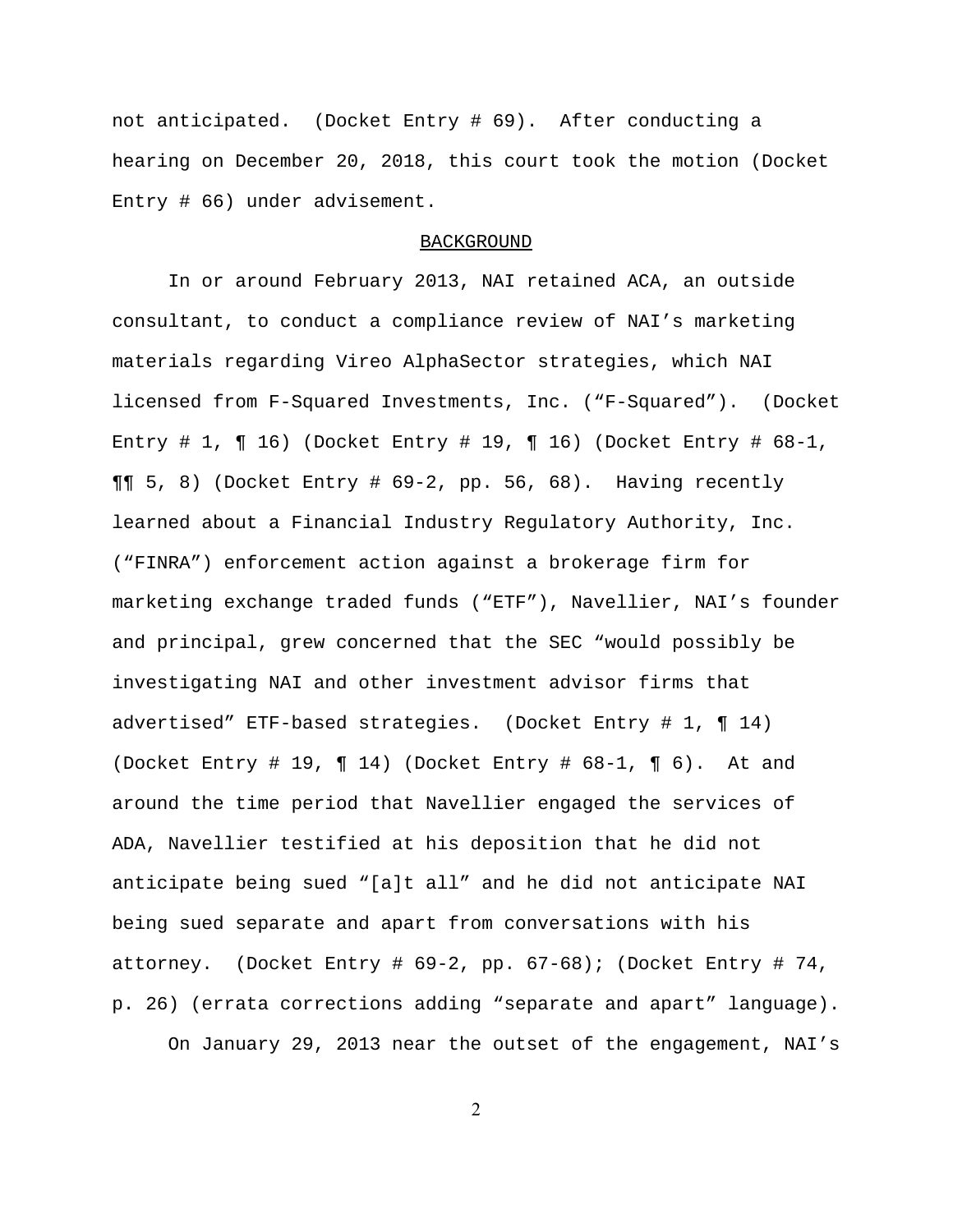President forwarded various marketing materials directly to Ted Eichenlaub ("Eichenlaub"), an ACA partner, for review. (Docket Entry # 69-2, p. 15). In this contemporaneous email, Eichenlaub invited NAI's President to follow up with him or his associate to gain clarity on the issues without any mention of counsel. Thereafter, ACA performed a mock audit of NAI in 2013 to give guidance to Navellier. (Docket Entry # 69-2, p. 56). "[T]he audit was fine" and confirmed that NAI "looked pretty good." (Docket Entry # 69-2, p. 56). By affidavit, defendants' counsel states that "ACA was retained . . . to assist [him] in providing legal advice to NAI in anticipation of possible litigation with the SEC" (Docket Entry # 68-1, ¶¶ 5, 7), which this court discounts. See Cavallaro v. United States, 284 F.3d 236, 248 (1st Cir. 2002) (reviewing lower court's decision on privilege and noting that "Goodman's statement was made after the fact, in the midst of litigation, with little support in the contemporaneous record").

In September 2013, the SEC's enforcement division "opened an investigation into" F-Squared, including its representations "concerning F-Squared's AlphaSector strategies." (Docket Entry # 69-1, ¶ 10). One "month later, the [SEC] subpoenaed NAI for documents relating to the F-Squared investigation." (Docket Entry # 69-1, ¶ 10). The SEC's enforcement division did not open an investigation of NAI until more than two years later in May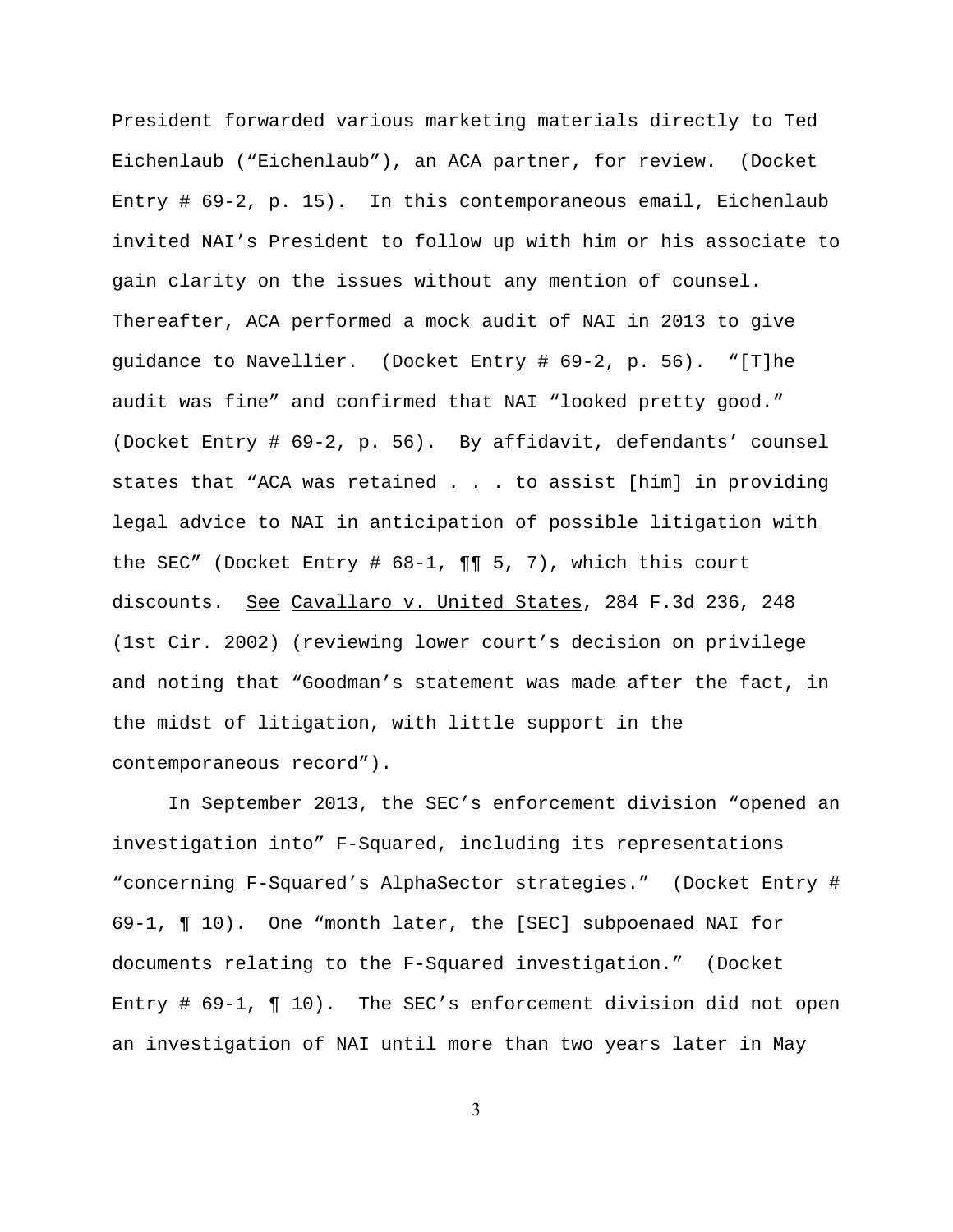2016. (Docket Entry # 69-1, ¶ 10).

#### DISCUSSION

#### A. Attorney-Client Privilege

The contours of the attorney-client privilege under federal common law are "well honed." Lluberes v. Uncommon Prods., LLC, 663 F.3d 6, 24 (1st Cir. 2011). The privilege "protects 'only those communications that are confidential and are made for the purpose of seeking or receiving legal advice.'" Id. (quoting In re Keeper of Records (Grand Jury Subpoena Addressed to XYZ Corp.), 348 F.3d 16, 22 (1st Cir. 2003)); see also Cavallaro v. United States, 284 F.3d at 248 (setting out classic formulation in 8 J.H. Wigmore, Evidence § 2292 (McNaughton rev. 1961)). The privilege does not immunize underlying facts available from another source just because a client disclosed the facts to an attorney. See Upjohn Co. v. United States, 449 U.S. 383, 396 (1981); see also Lluberes v. Uncommon Prods., LLC, 663 F.3d at 25 n.22 (factual inquiry by expert unprotected because source of "'information is not confidential communications'" and fact that expert gathered and digested information for "'attorney to render legal advice thereon'" does not transform inquiry into "'privileged one'") (quoting treatise). Communications from an attorney to his client are "'privileged only if they constitute legal advice, or tend directly or indirectly to reveal the substance of a client confidence.'" Lluberes v. Uncommon Prods., LLC, 663 F.3d at 24 n.21 (quoting United States v. Defazio, 899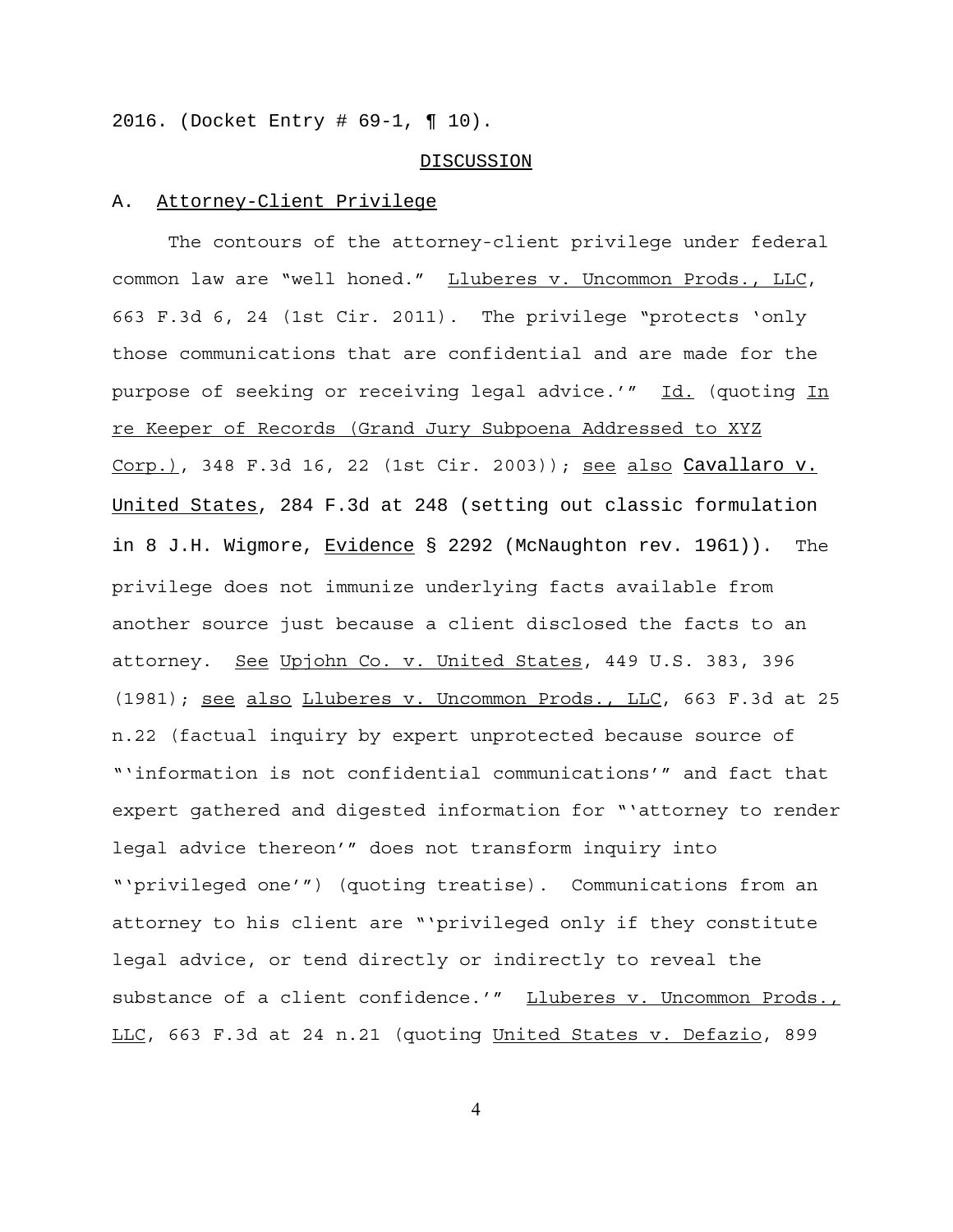F.2d 626, 635 (7th Cir. 1990), in parenthetical). Defendants, as the parties "invoking the privilege[,] must show both that it applies and that it has not been waived."  $Id.$  at 24.

Defendants insist that the privilege extends to an outside consultant such as ACA because NAI hired ACA as part of an internal company review to assist NAI's counsel in advising his clients, NAI and Navellier (Docket Entry #  $68-1$ ,  $\parallel$  4), regarding possible future litigation with the SEC. (Docket Entry ## 68, 74). The SEC disagrees and maintains that disclosure to an outside party such as ACA does not fall within the narrow exception to the waiver rule that applies when confidential communications are disclosed to the outside party. (Docket Entry # 69).

In general, "disclosing attorney-client communications to a third party undermines the privilege." Cavallaro v. United States, 284 F.3d at 246–247; see Lluberes v. Uncommon Productions, LLC, 663 F.3d at 24 (privilege "often said to be 'waived' when otherwise privileged communications are disclosed to a third party"). "An exception to this general rule exists for third parties employed to assist a lawyer in rendering legal advice." Cavallaro v. United States, 284 F.3d at 247. "The circumstances under which the exception applies are limited." Dahl v. Bain Capital Partners, LLC, 714 F. Supp. 2d 225, 227 (D. Mass. 2010). Known as "the *Kovel* doctrine," the third party "must be 'necessary, or at least highly useful, for the effective consultation between the client and the lawyer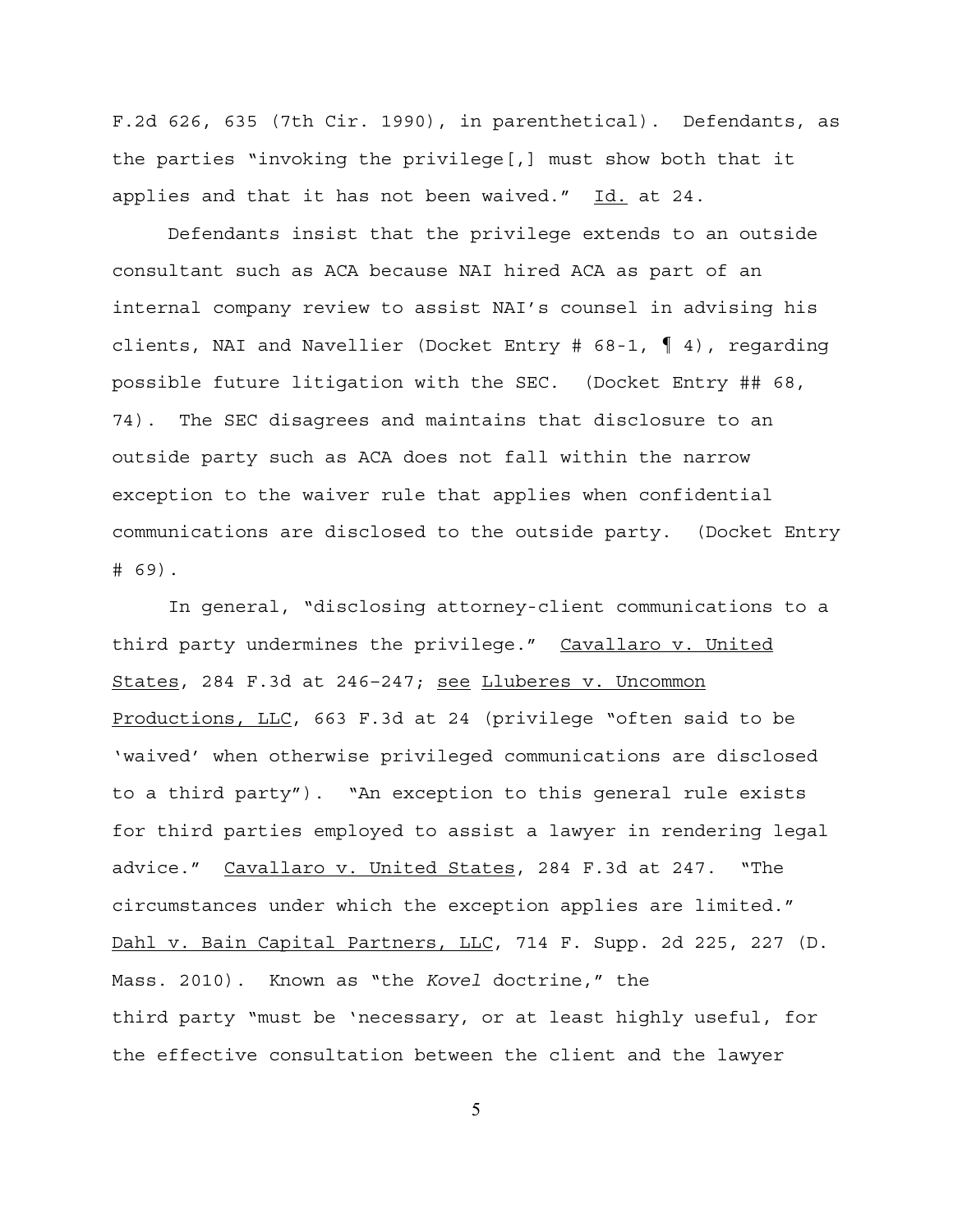which the privilege is designed to permit.'" Cavallaro v. United States, 284 F.3d at 247-48 (quoting United States v. Kovel, 296 F.2d 918, 922 (2d Cir. 1961)). Moreover, the "'necessity' element means more than just useful." Id. at 249. Indeed, the third party's involvement "must be nearly indispensable or serve some specialized purpose in facilitating the attorney-client communications." Id. Whereas the "agency relationship between the parties is relevant to" the Kovel exception to the waiver rule, it is "not dispositive." Id. at 247 (further noting that a showing that the third party (Ernst & Young) is an agent of the attorneys (Hale & Dorr), or the clients (the Cavallaros) "is not sufficient to sustain the privilege"). Although the "Kovel exception covers documents created by an outside, third-party accountant at an attorney's request for the purpose of advising and defending the client," the Cavallaro court makes clear that the third-party must be necessary to the lawyer in providing legal advice to the client in the sense of "nearly indispensable." Id. at 249 (paraphrasing United States v. Judson, 322 F.2d 460, 462-63 (9th Cir. 1963), and thereafter noting necessity element as meaning "more than just useful").

This court does not dispute that the privilege applies to internal investigations conducted by company lawyers or nonlawyer, company employees at the direction of company lawyers to ensure compliance with the law. See, e.g., In Re Kellogg Brown & Root, Inc., 756 F.3d 754, 757 (D.C. Cir. 2014) (discussing Upjohn, 449 U.S. at 390-392). Defendants' reliance on Kellogg,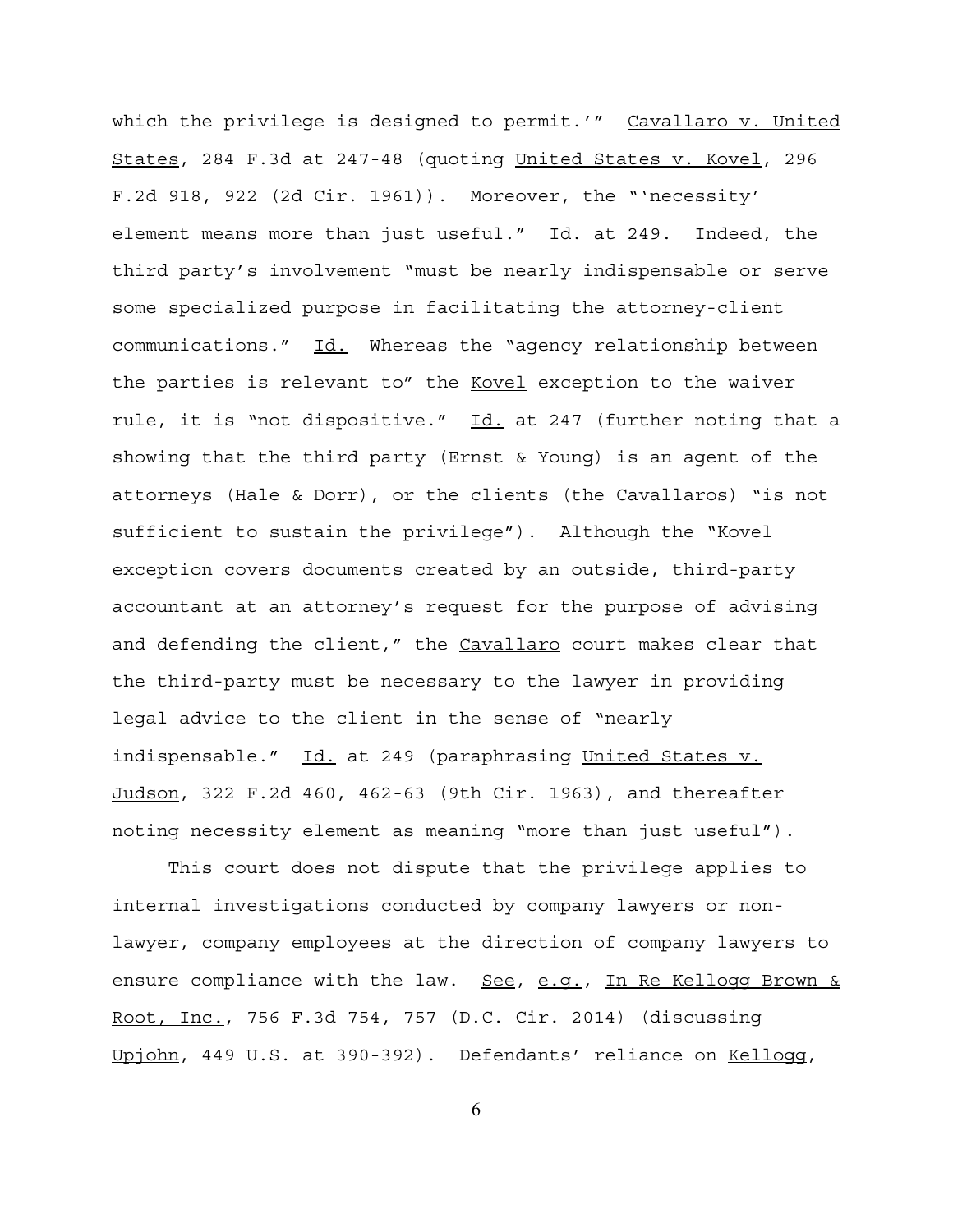however, is misplaced because the case did not involve use of an outside third-party consultant or an issue implicating the Kovel doctrine. In other words, the existence of a waiver or an exception to any such waiver was not raised or at issue. Rather, the Kellogg court rejected the lower court's reasoning that the investigation undertaken to determine compliance with regulations was not done for the purpose of obtaining legal advice. Id. at 758, 760 (a significant purpose "was to obtain or provide legal advice" and by denying "privilege claim on the ground that the internal investigation was conducted in order to comply with regulatory requirements . . . and not just to obtain or provide legal advice," the lower court erred). In a somewhat similar vein, the First Circuit in Lluberes stated it did not reach the Kovel doctrine as to whether a third-party's report was necessary and highly useful to the corporation's outside counsel because the report itself did not include client confidences or legal advice based on those confidences and intended to remain confidential. Lluberes v. Uncommon Productions, LLC, 663 F.3d at 24.

In addition to Kellogg, other cases cited by defendants are distinguishable. See Massachusetts Mut. Life Ins. Co. v. Merrill Lynch, Pierce, Fenner & Smith, Inc., 293 F.R.D. 244, 248 (D. Mass. 2013) (although finding outside consultant's forensic review within attorney-client privilege, court did not address Kovel exception to third-party disclosure waiver, which was not raised, and instead discussed at-issue waiver applying state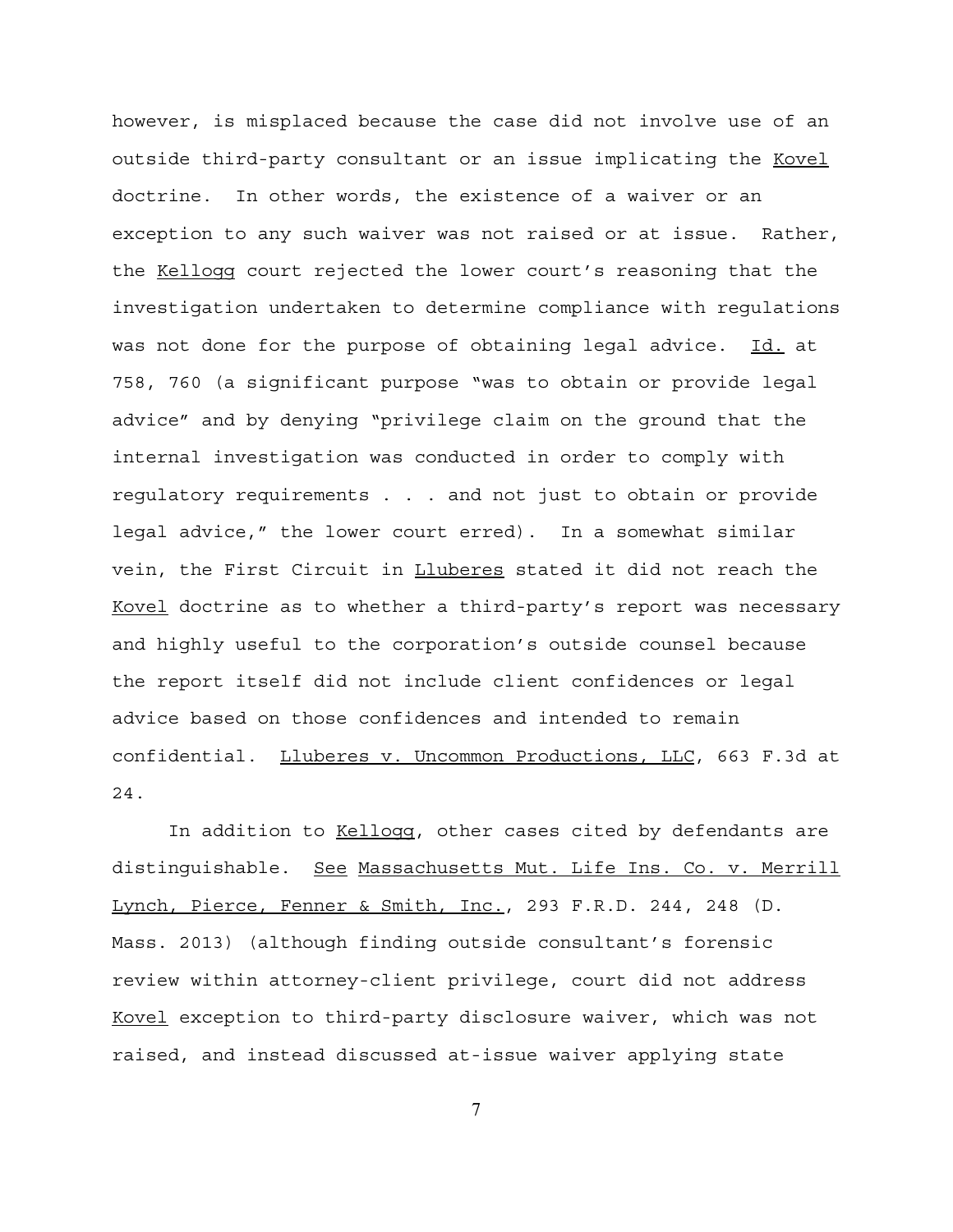law). To the extent a 2001 Southern District of New York case rejects the position that "third-party consultants come within the scope of" the attorney-client "privilege only when acting as conduits or facilitators of attorney-client communications," In re Copper Mkt. Antitrust Litig., 200 F.R.D. 213, 219 (S.D.N.Y. 2001), the expansive reach of the case is contrary to precedent in this district. See Cavallaro v. United States, 284 F.3d at 246-249; Columbia Data Prod., Inc. v. Autonomy Corp., Civil Action No. 11-12077-NMG, 2012 WL 6212898, at \*1, \*7, \*14-16 (D. Mass. Dec. 12, 2012) (denying attorney-client protection to third-party audit of plaintiff's licensee conducted under engagement letter with plaintiff's attorney "acting on behalf of CDP" and completed shortly before filing lawsuit for breach of license agreement); Dahl v. Bain Capital Partners, LLC, 714 F. Supp. 2d at 227-229. Here, the ACA was not serving an interpretive role and was not "'necessary, or at least highly useful'" to defendants' counsel in providing legal advice to defendants. Accordingly, the documents sought by the subpoena are not subject to attorney-client protection.

# B. Work-Product Doctrine

The work product doctrine, codified in Rule 26(b)(3), Fed. R. Civ. P. ("Rule 26(b)"), "'protects from disclosure materials prepared by attorneys in anticipation of litigation.'" American Civil Liberties Union Foundation, Inc. v. United States Dep't of Education, 320 F. Supp. 3d 270, 280–81 (D. Mass. 2018) (quoting Maine v. U.S. Dep't of Interior, 298 F.3d 60, 66 (1st Cir. 2002),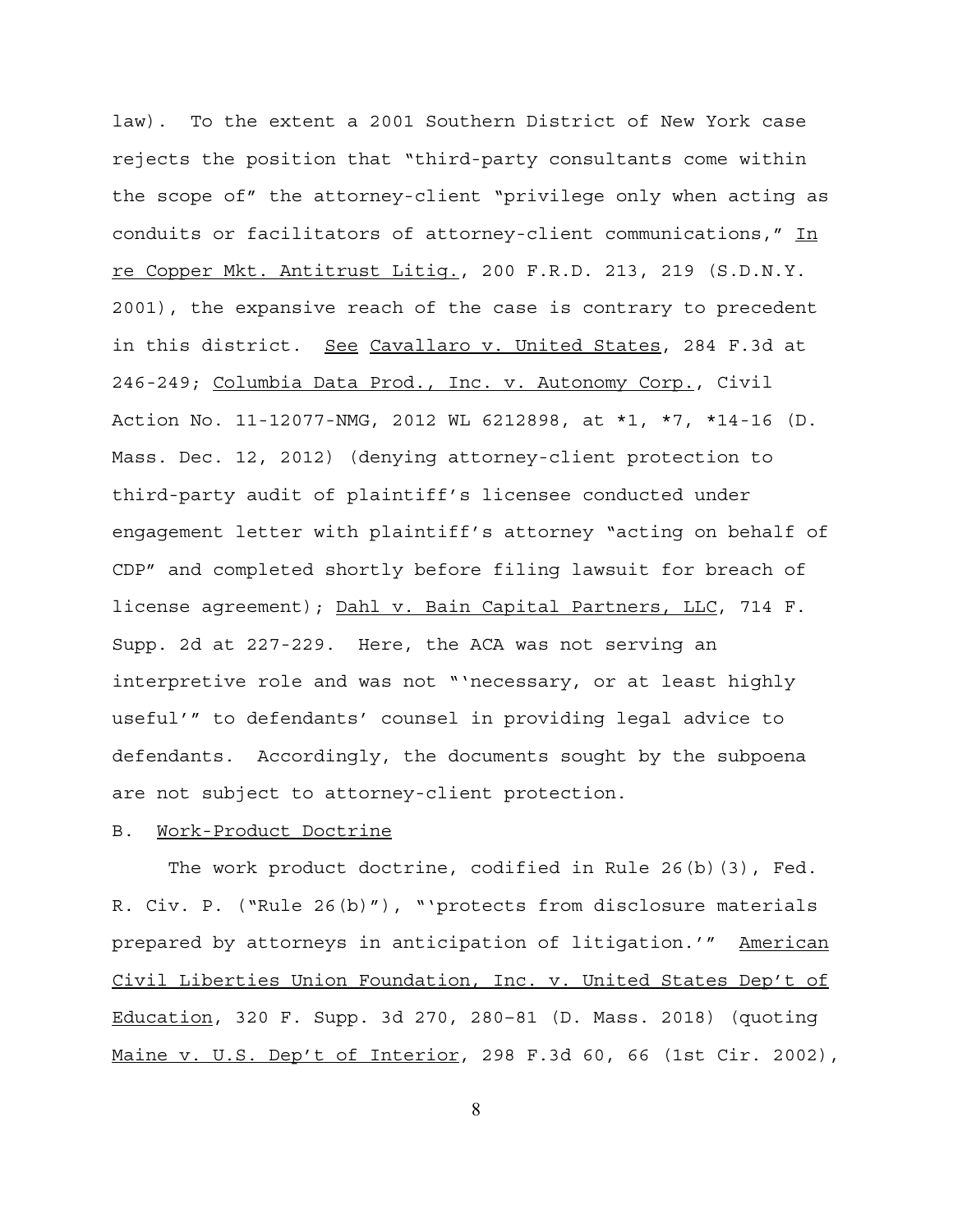and omitting internal quotation marks), appeal dismissed, No. 18-1502, 2018 WL 6205442 (1st Cir. Oct. 31, 2018). Under Rule 26(b)(3)(B), "[o]pinion work product reflecting the mental impressions, conclusions or legal theories of a party's attorney or representative receives heightened protection." Lobel v. Woodland Golf Club of Auburndale, Civil Action No. 15-13803-FDS, 2016 WL 7410776, at \*2 (D. Mass. Dec. 22, 2016) (citing Rule  $26(b)(3)(B)$ . The "doctrine does not extend to 'materials assembled in the ordinary course of business, or pursuant to public requirements unrelated to litigation, or for nonlitigation purposes,' even if the materials were prepared by a lawyer and reflect 'legal thinking.'" Taghavidinani v. Riverview Psychiatric Ctr., No. 1:16-CV-208-JDL, 2017 WL 3326754, at \*3 (D. Me. Aug. 3, 2017) (quoting United States v. Textron Inc. & Subsidiaries, 577 F.3d 21, 30 (1st Cir. 2009), Rule 26, advisory committee notes).

"Depending on the circumstances, a document can contain attorney work product, and thus fall within the protection, even though a person other than an attorney, such as the attorney's client or agent, drafts the document." Blattman v. Scaramellino, 891 F.3d 1, 5 (1st Cir. 2018). Furthermore, unlike the aforementioned, more restrictive third-party disclosure rules applicable to the attorney-client privilege, "disclosure of work-product to a third-party does not necessarily waive the protection; 'only disclosing material in a way inconsistent with keeping it from an adversary waives work product protection.'"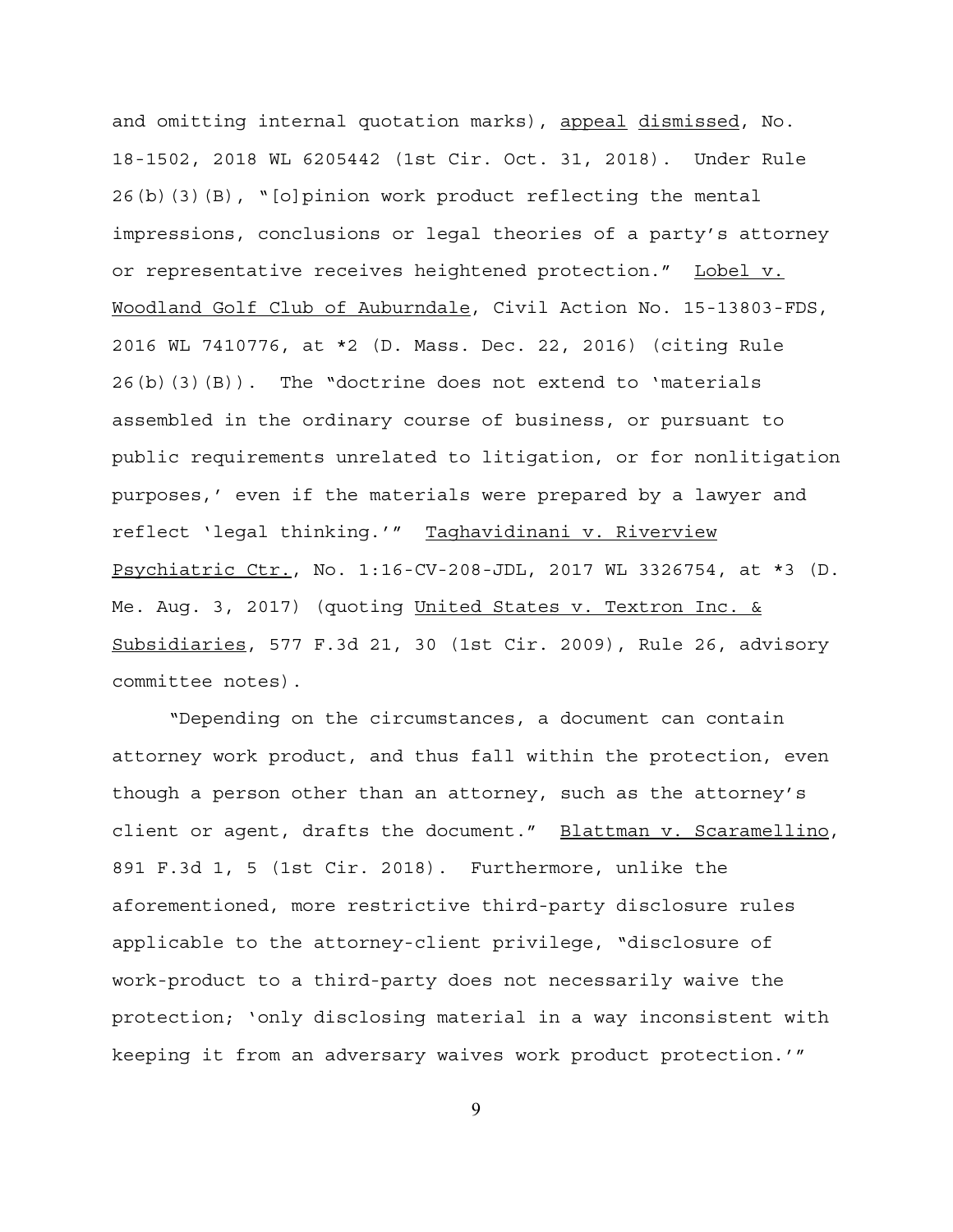Id. (citation omitted). This court therefore reasonably assumes that transmission of any work product between ACA and defendants' counsel did not waive the privilege.

Defendants bear the burden to establish that the material was prepared in anticipation of litigation. See In re Grand Jury Subpoena, 273 F. Supp. 3d 296, 304 (D. Mass. 2017) ("party advancing the work-product doctrine bears the burden of establishing that the protection applies"). "Courts usually treat the commencement of a governmental investigation as both a sufficient and a necessary condition to satisfy the 'anticipation of litigation' requirement for the work-product to attach to an attorney's files." Id. at 305. Here, the SEC did not commence an investigation into NAI until more than *two* years after the end date of the time period for documents sought in the subpoena, September 2013. Navellier's concern about possible future litigation with the SEC in 2013 does not make the prospect of litigation with the SEC anticipated. Accordingly, the workproduct doctrine does not provide protection for the withheld material.

It is therefore not necessary to address the SEC's remaining argument that defendants relied on a defense of good faith. (Docket Entry # 69, pp. 12-14). Although the subpoenaed material is not privileged, the time period (January 2012 to September 2013) appears overbroad inasmuch as ACA's engagement began in or